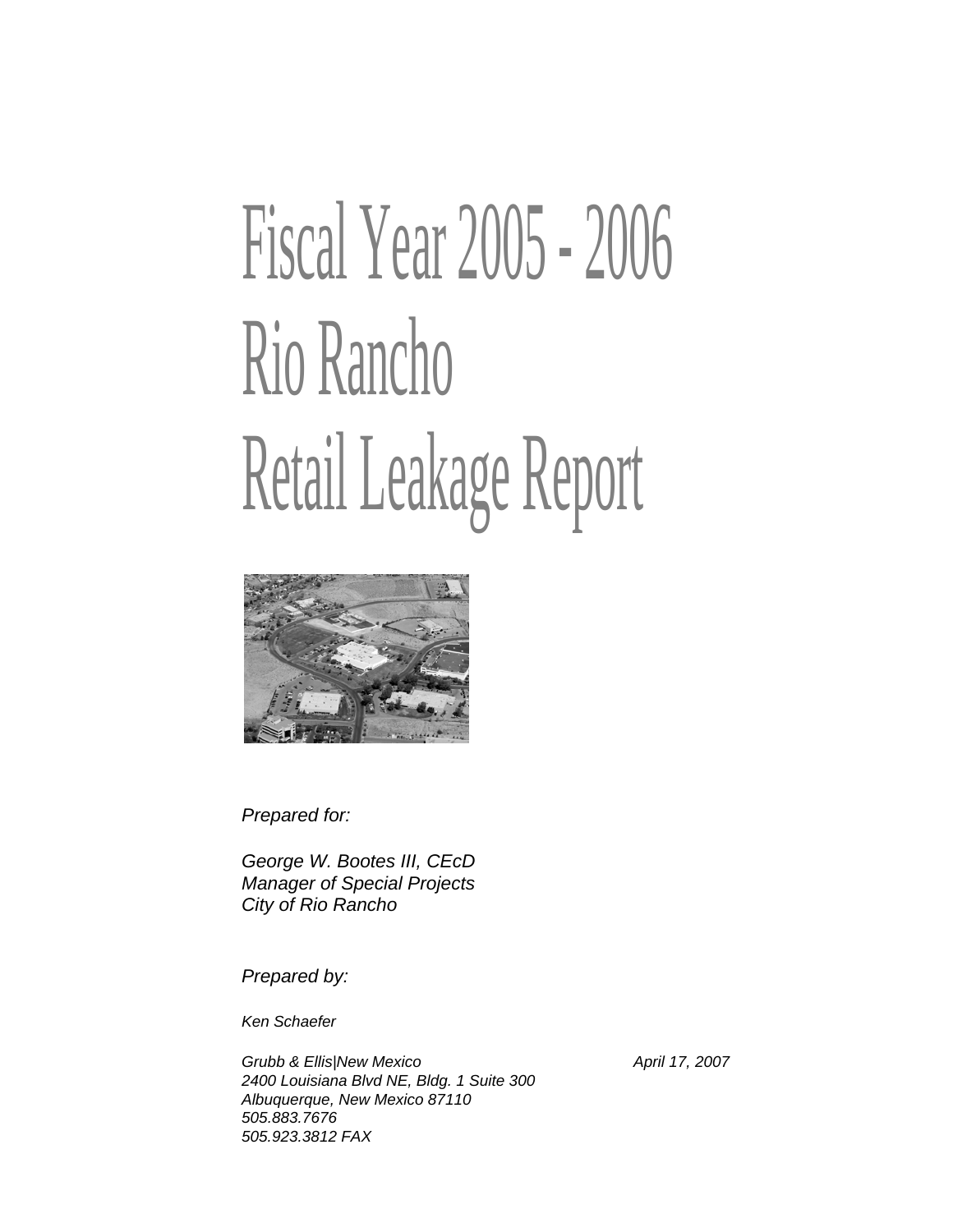

## Table of Contents

**1. EXECUTIVE SUMMARY**  *Background* 

*Fiscal Year 2005 - 2006 Summary of Results*

## **2. METHODOLOGY**

## **3. GRAPHS**

*Retail Gross Receipts Captured / Leaked by Year Fiscal Year 2005 - 2006 Retail Sales Per Capita Fiscal Year 2005 - 2006 Retail Sales Captured by NAICS Code Retail Space per square foot Comparison for Rio Rancho & Albuquerque* 

## **4. RECOMMENDATIONS**

**5. TABLES OF Fiscal Year 2005 - 2006 GROSS RECEIPTS TAX DATA**  *Combined Rio Rancho State of New Mexico* 

## **6. DISCLAIMER**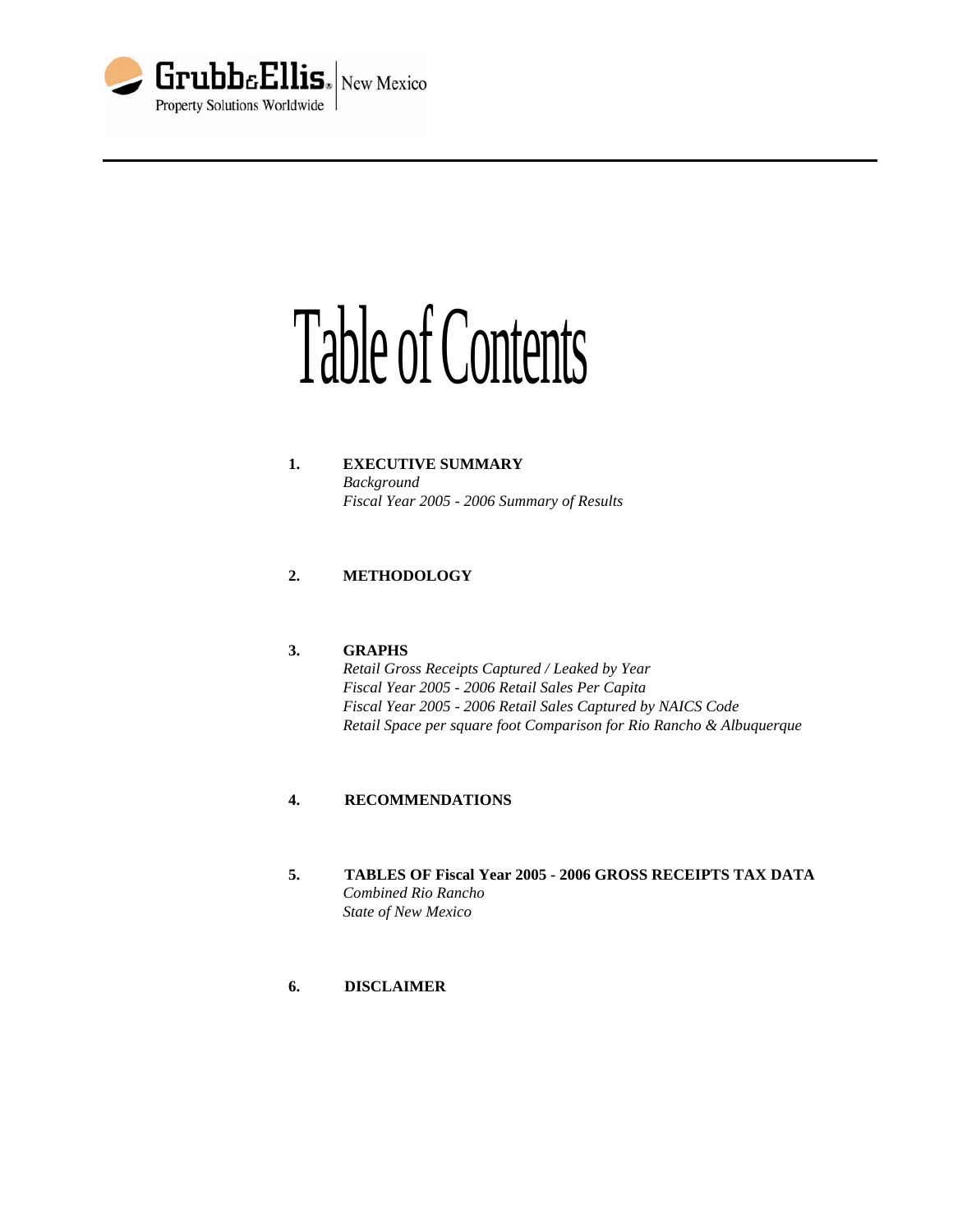

|  | Executive Summary |
|--|-------------------|
|--|-------------------|

**Background:**  In 2002, Rio Rancho's retail gross receipts were studied to quantify the total amount of retail dollars being spent or leaked outside of Rio Rancho for fiscal year (FY) 2000 - 2001. This study provided baseline data to measure any improvement or degradation of retail gross receipts generated in the City of Rio Rancho. The retail gross receipts data follows the State of New Mexico's fiscal year which runs from July 1 to June  $30<sup>th</sup>$ . For this study, the dates were from July 1, 2005 to June 30, 2006.

> To calculate retail spending leakage, State of New Mexico per capita retail spending was calculated and applied to the population of Rio Rancho. This provides an expected retail spending amount for the City of Rio Rancho. When the expected amount exceeds what was actually collected, a leakage of retail gross receipts exists.

For FY 2000 -2001, the baseline study found that 49.6 percent of potential retail sales were being leaked out of the City of Rio Rancho. A follow up study for FY 2003 -2004 found the leakage of retail gross receipts grew to 51.7 percent.

**FY 2005 -2006 Summary of Results:**  A similar analysis was performed on retail gross receipts for FY 2005 - 2006. The results show the amount of retail gross receipts being leaked by the City of Rio Rancho was 48.5 percent. This represents an improvement of 3.2 percentage points when compared to FY 2003 - 2004's leakage of 51.7 percent. In other words, less retail gross receipts leaked out of the City of Rio Rancho in FY 2005 - 2006. The decrease, however, is very minimal and represents a significant challenge for Rio Rancho to collect more retail gross receipts. In dollar terms, the leakage of total retail gross receipts was \$402,500,859.

> The leakage decrease is primarily attributed to a \$31.33 million dollar increase in gross receipts for category 45300-Miscellaneous Store Retailers for the last quarter of FY 2005 - 2006. This increase corresponds to the opening of the new Super Wal-Mart Super Center located at Unser and Southern.

> In order to shore up the leakage of retail gross receipts out of Rio Rancho, more retail sales need to be generated in the city. When comparing Rio Rancho's retail space per capita to Albuquerque, it is very indicative of why retail spending is leaking out of Rio Rancho. Rio Rancho has 20 square feet of retail space per capita compared to Albuquerque's level of 40 square feet. Until retail alternatives are available in Rio Rancho, the Cottonwood area retailers will continue to attract Rio Rancho consumers.

> By applying the taxable portion of retail gross receipts leaked and the portion kept by the City of Rio Rancho, the annual financial impact can be estimated. For FY 2005 - 2006, this calculates to \$6.01 million dollars in lost gross receipts taxes for the city. In 2003 the potential financial impact was \$6.35 million.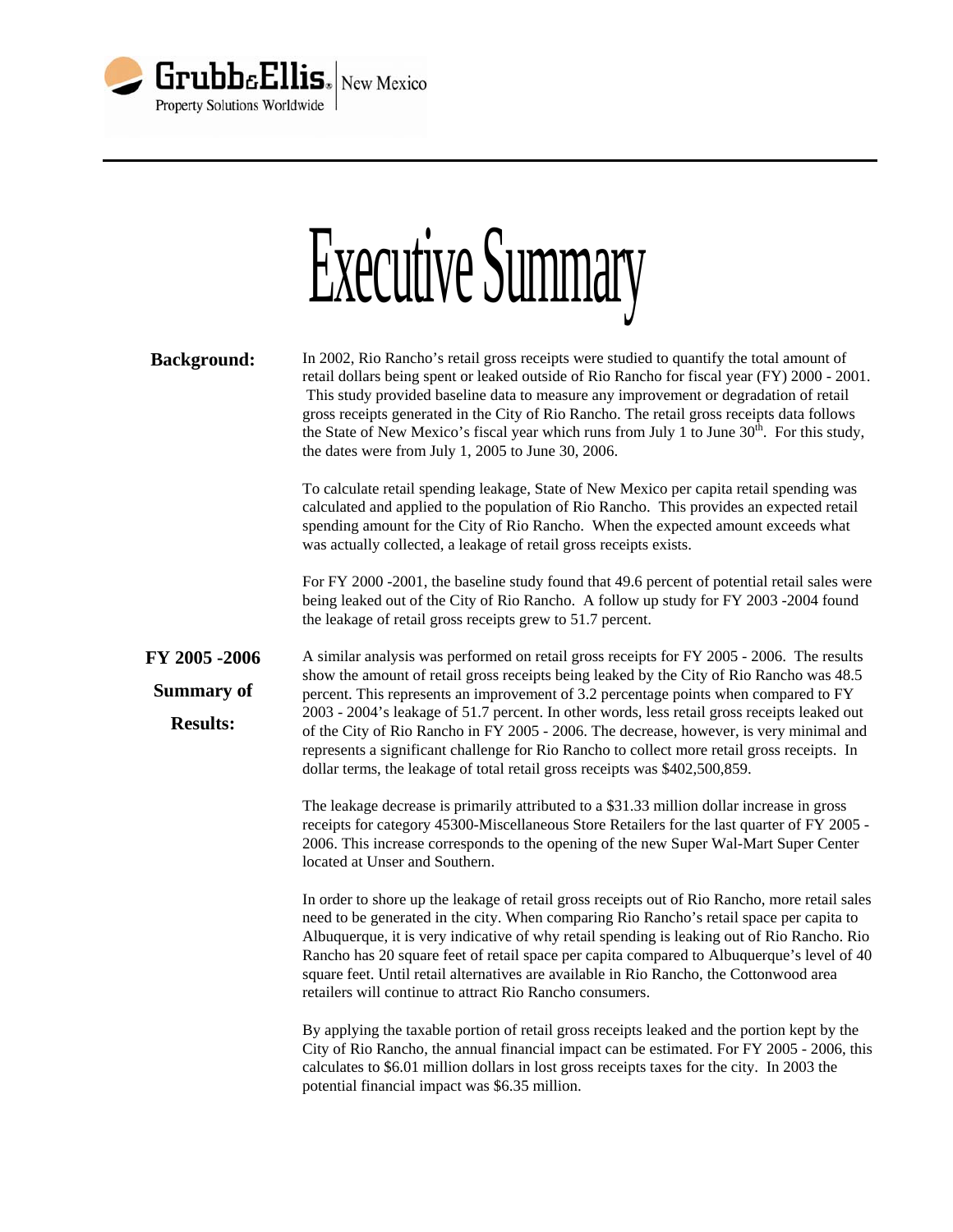

**Methodology:** In order to determine if the retail leakage in Rio Rancho is improving or getting worse, an analysis of FY 2005 - 2006 gross receipts was done. FY 2005 - 2006 data for the State of New Mexico is from July 2002 to June 2005. To calculate retail spending leakage, State of New Mexico per capita retail spending was calculated and applied to the population of Rio Rancho. This provides an expected retail spending amount for the City of Rio Rancho. When the expected amount exceeds what was actually collected, a leakage of retail gross receipts exists. July 2005 population estimates from the U.S. Census Bureau were used. Rio Rancho's population was 66,599 and the State of New Mexico's was 1,928,384.

> The State of New Mexico Tax and Revenue Department publishes Report 80 which contains gross receipts taxes collected broken out by North American Industry Classification System (NAICS). Report 80 is available for both the entire state and by municipalities or cities in New Mexico. The most recent NAICS report for New Mexico, which includes Rio Rancho, was produced for the state's fiscal year ending June 2005. Report 80 was provided by the State of New Mexico by quarter for FY 2005 - 2006. For this study the following table shows which specific reports were acquired from New Mexico Taxation and Revenue Department.

| <b>New Mexico Taxation and Revenue</b><br><b>Reports Used for Gross Receipts Tax Analysis</b><br><b>Fiscal Year Ended June 2006</b> |                                         |  |  |  |  |  |
|-------------------------------------------------------------------------------------------------------------------------------------|-----------------------------------------|--|--|--|--|--|
| <b>Location Code</b>                                                                                                                | <b>Description</b>                      |  |  |  |  |  |
| 29-524                                                                                                                              | City of Rio Rancho                      |  |  |  |  |  |
| $02 - 647$                                                                                                                          | City of Rio Rancho in Bernalillo County |  |  |  |  |  |
| <b>NM</b>                                                                                                                           | State of New Mexico                     |  |  |  |  |  |

The city of Rio Rancho receives gross receipt taxes from two municipalities: the City of Rio Rancho (29-524) itself and the portion of the city (02-647) that is literally located on the Sandoval and Bernalillo County borders. For this study, these two locations (29-524 & 02-647) were combined and looked at in aggregate.

By applying the per capita spending amounts for the State of New Mexico to Rio Rancho's population, retail leakages can be determined for each NAICS retail category.

When reviewing gross receipt taxes collected by individual NAICS categories, the state of NM Taxation and Revenue Department will not report on categories for retailers in which there is only one retailer reporting. This provides confidentiality of sales data when there is only one retailer reporting. These are represented by asterisks (\*) in the reporting data. The sales for these retailers are reported in the "Unallocated" category.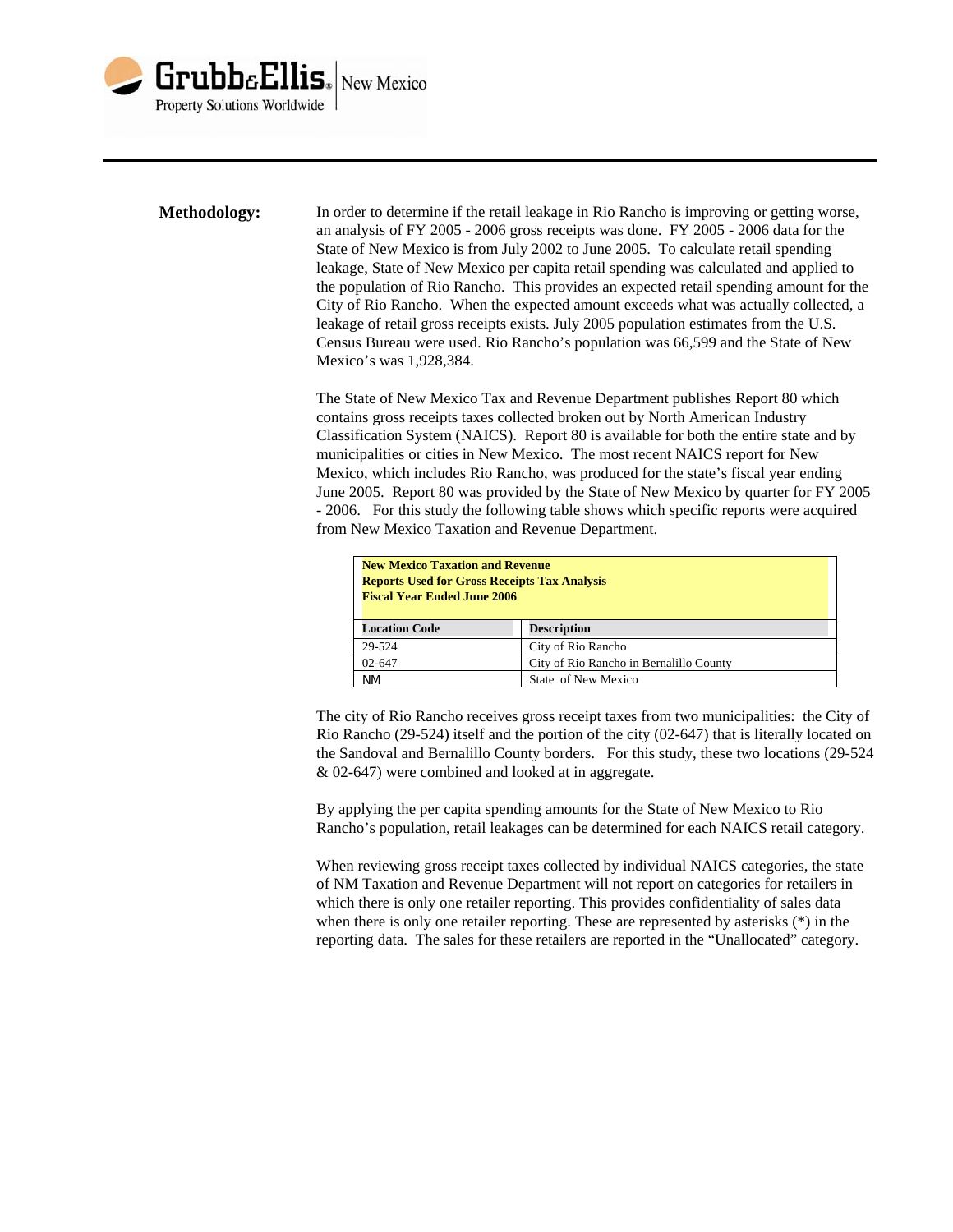

## **Graphs:**



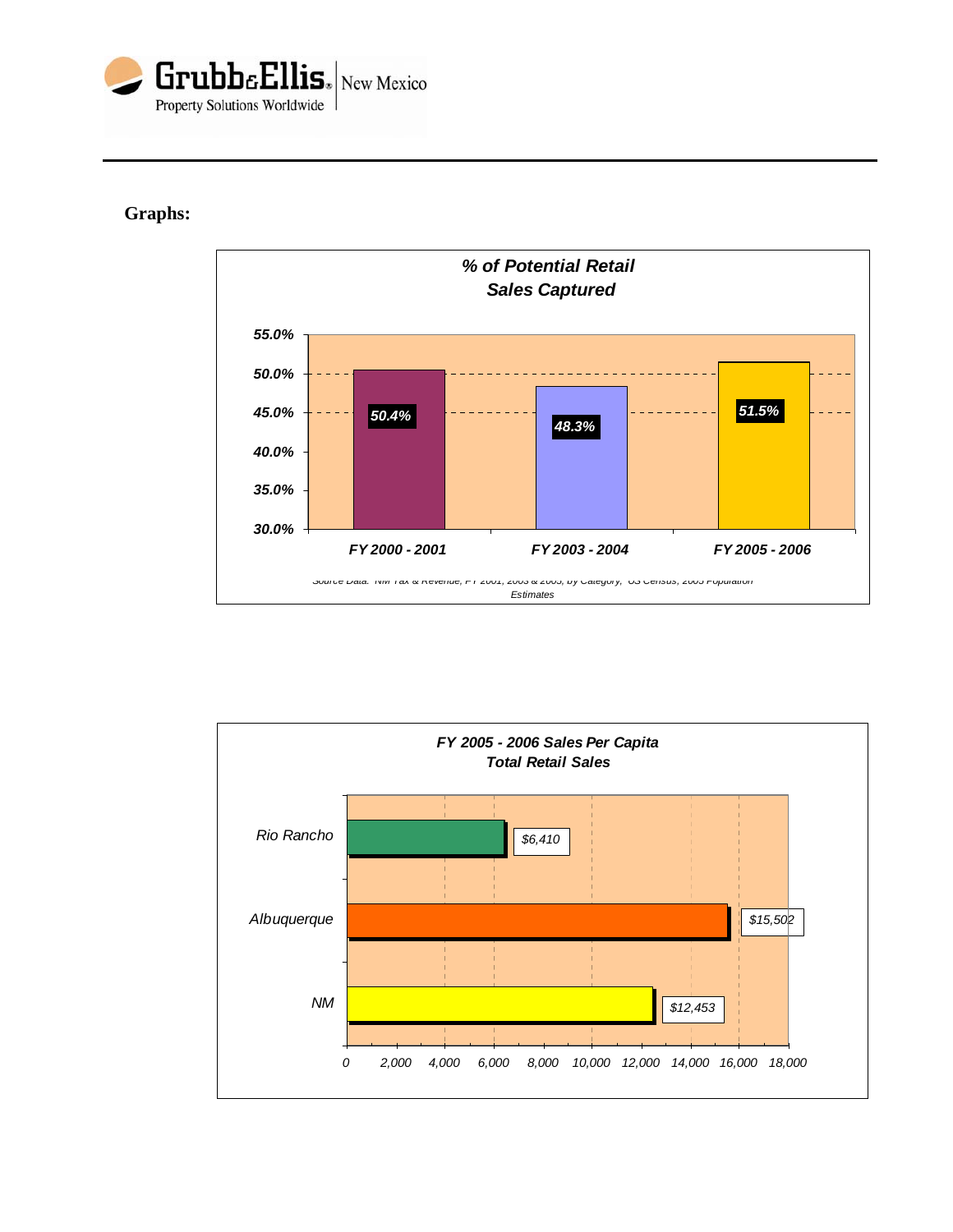



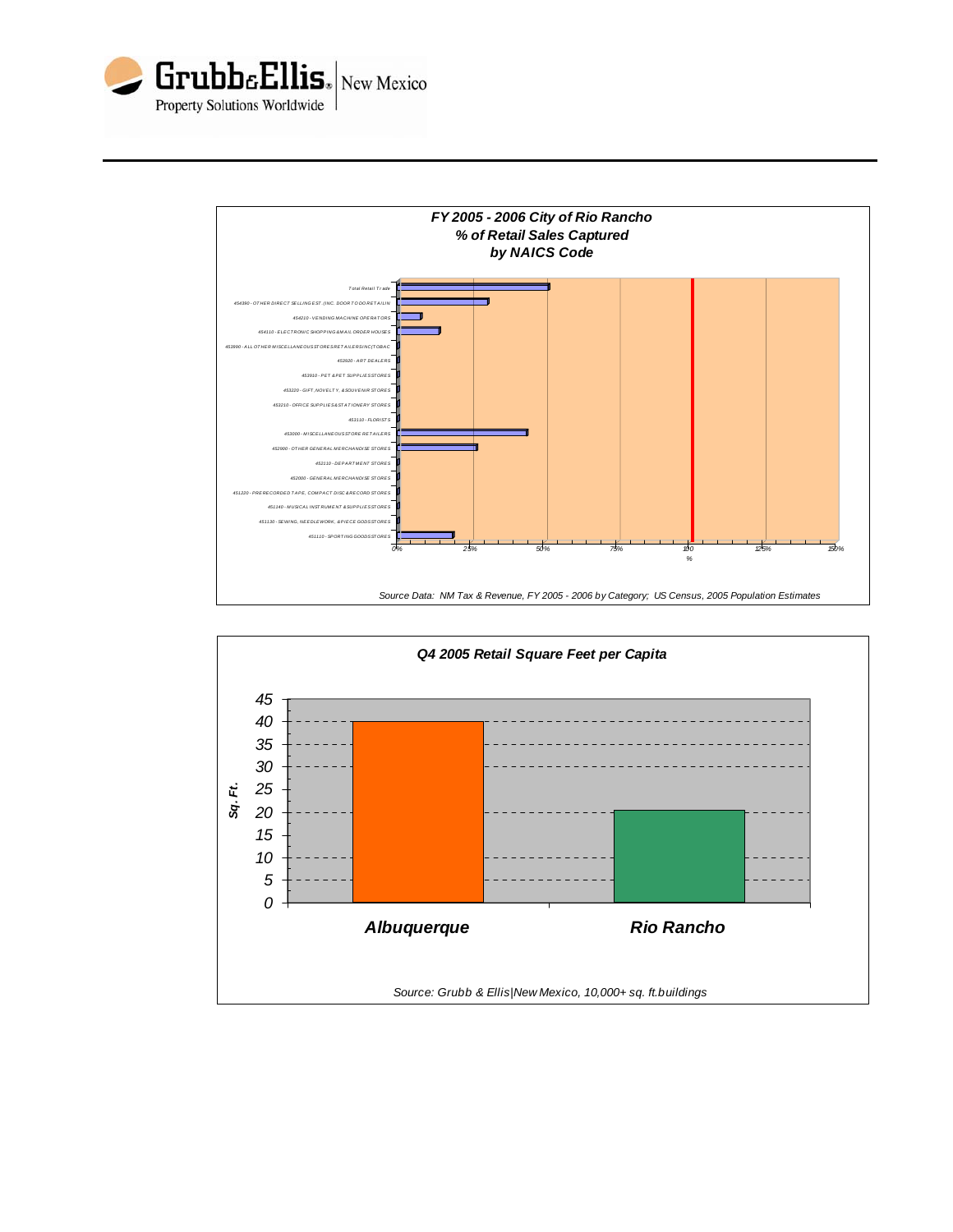

| <b>Recommendations:</b> | As Rio Rancho works to finalize its retail development strategy, the City should strongly<br>consider:                                                                                                                                                                                                                                                                                                                                                                                                        |  |  |  |  |  |  |
|-------------------------|---------------------------------------------------------------------------------------------------------------------------------------------------------------------------------------------------------------------------------------------------------------------------------------------------------------------------------------------------------------------------------------------------------------------------------------------------------------------------------------------------------------|--|--|--|--|--|--|
|                         | 1. Zoning additional retail space as appropriate,<br>2. Working to attract experienced retail developers, and<br>3. Maintaining regular contact with targeted retailers to ensure awareness of<br>community and site options.                                                                                                                                                                                                                                                                                 |  |  |  |  |  |  |
|                         | The City of Rio Rancho's new incentive program, the Gross Receipts Investment Policy<br>(GRIP), is a unique incentive program and should aid in attracting more retailers. The<br>awareness of the GRIP program should be increased to groups who work with retailers.<br>These include commercial real estate brokers, consultants and commercial lenders in the<br>metropolitan area.                                                                                                                       |  |  |  |  |  |  |
|                         | An advertising campaign targeting Rio Rancho consumers could also be developed. The<br>campaign should help increase awareness of how many retail dollars are being lost to<br>Albuquerque and the impact it is having on the city's budget and ability to deliver<br>services. The campaign should ask Rio Rancho consumers to purchase locally when<br>possible. Using a variety of advertising methods to reach residents is advisable,<br>including inserts in water bills, radio, and print advertising. |  |  |  |  |  |  |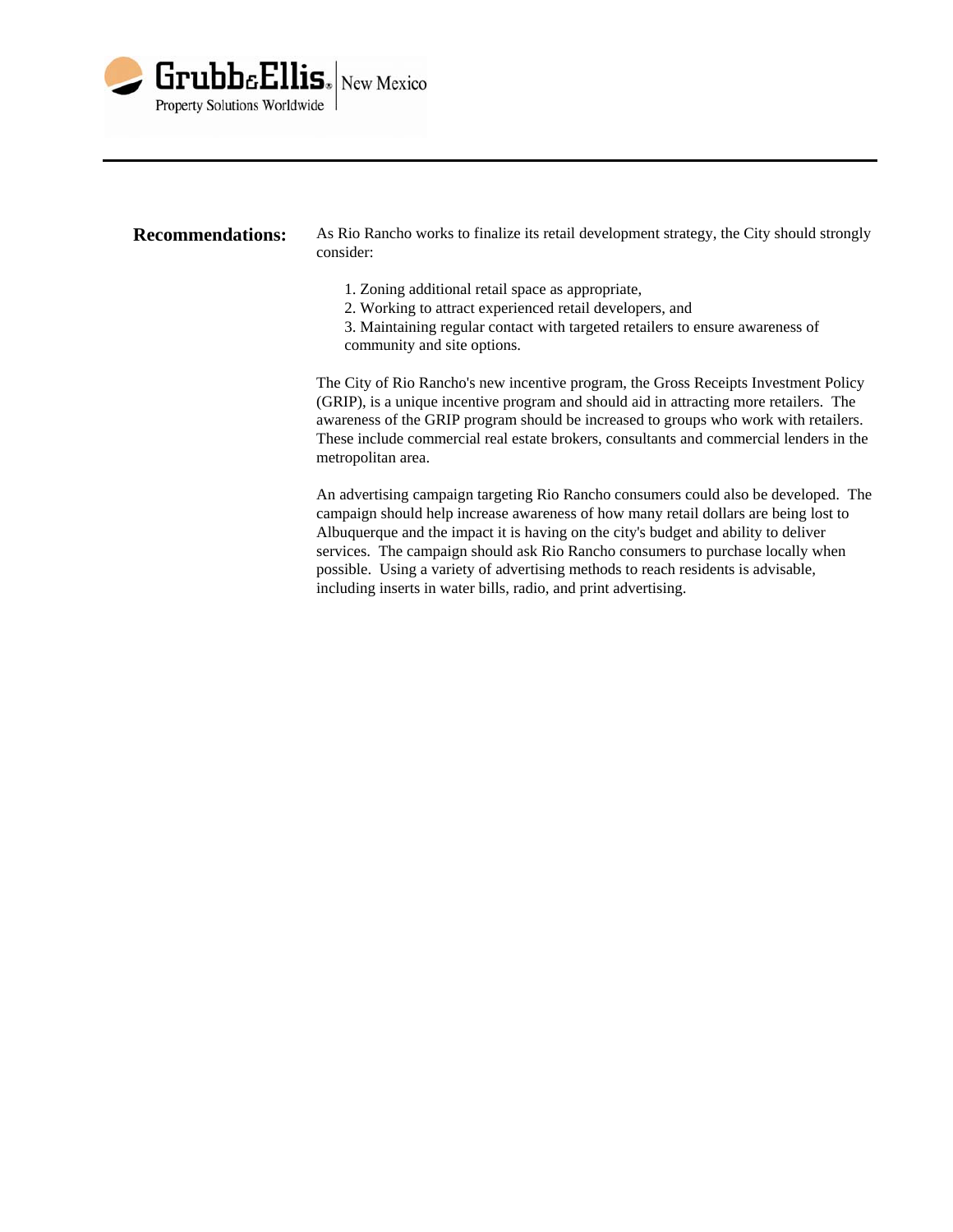## *FY 2005 / 2006 Combined Rio Rancho Municipalities Quarterly Retail Gross Receipts Tax Data*

*Rio Rancho Population - July 2005 66,599* 

|                                                    | <b>Taxable Gross</b><br><b>Receipts</b> |                 |                               |                 |                | <b>Rio Rancho</b>          |                                             |                                        |                      |
|----------------------------------------------------|-----------------------------------------|-----------------|-------------------------------|-----------------|----------------|----------------------------|---------------------------------------------|----------------------------------------|----------------------|
|                                                    | Jul 05 - Sep 05                         | Oct 05 - Dec 05 | <i><b>Jan 06 - Mar 06</b></i> | Apr 06 - Jun 06 | <b>Total</b>   | <b>Sales per</b><br>capita | <b>Rio Rancho</b><br><b>Potential Sales</b> | FY 2005 % of<br><b>Sales Caputured</b> | Leakage<br>(Surplus) |
| 441000 - MOTOR VEHICLE & PARTS DEALERS             |                                         |                 |                               |                 | $\sim$         | $\sim$                     | 1,079,918                                   | 0%                                     | 1,079,918            |
| 441100 - AUTOMOBILE DEALERS                        |                                         |                 |                               |                 |                |                            | 33, 180, 726                                | 0%                                     | 33, 180, 726         |
| 441229 - ALL OTHER MOTOR VEHICLE DEALERS           |                                         |                 |                               |                 | $\sim$         | $\sim$                     | 2,313,874                                   | 0%                                     | 2,313,874            |
| 441300 - AUTOMOTIVE PARTS, ACCESSORIES & TIRE S'   | 1,594,500                               | 1,436,910       | 1,576,632                     | 1,662,337       | 6,270,379      | 94                         | 22,051,923                                  | 28%                                    | 15,781,544           |
| 442000 - FURNITURE & HOME FURNISHINGS STORES       | 4,835                                   | 283,988         | 309,648                       | 245,205         | 843.676        | 13                         | 13.672.204                                  | 6%                                     | 12,828,527           |
| 442110 - FURNITURE STORE                           | 293,821                                 |                 |                               |                 | 293,821        | $\overline{4}$             | 578,263                                     | 51%                                    | 284,441              |
| 442291 - WINDOW TREATMENT STORES                   | $\star$                                 | $\star$         | $\star$                       | $\star$         | $\sim$         | $\sim$                     | 1, 145, 745                                 | 0%                                     | 1,145,745            |
| 443112 - RADIO, TELEVISION, & OTHER ELECTRONIC ST  | 54,137                                  |                 |                               |                 | 54,137         |                            | 614,831                                     | 9%                                     | 560,694              |
| 443120 - COMPUTER & SOFTWARE STORES                |                                         | $\star$         | 99,119                        | 46,927          | 146,046        | 2                          | 2,195,626                                   | 7%                                     | 2,049,581            |
| 444100 - BUILDING MATERIAL AND SUPPLY DEALERS      | 508,119                                 | 417,766         | 479,662                       | 866,597         | 2,272,144      | 34                         | 19,977,337                                  | 11%                                    | 17,705,193           |
| 444130 - HARDWARE STORES                           |                                         |                 | 618,228                       |                 | 618,228        | 9                          | 4,447,749                                   | 14%                                    | 3,829,522            |
| 445100 - GROCERY STORES                            | 18,088,047                              | 23,490,010      | 20.350.673                    | 19,242,917      | 81,171,646     | 1,219                      | 80, 150, 166                                | 101%                                   | (1,021,481)          |
| 445120 - CONVENIENCE STORES                        | $\star$                                 | 2,383,573       | 3,567,669                     | 2,887,208       | 8,838,451      | 133                        | 6,973,193                                   | 127%                                   | (1,865,258)          |
| 446110 - PHARMACIES & DRUG STORES                  | 8,559,590                               | 9,938,929       | 9,678,012                     | 9,727,111       | 37,903,642     | 569                        | 27,661,183                                  | 137%                                   | (10, 242, 458)       |
| 446120 - COSMETICS, BEAUTY SUPPLIES, & PERFUME S   |                                         | $\star$         |                               |                 | $\blacksquare$ | $\sim$                     | 236,964                                     | 0%                                     | 236,964              |
| 446190 - OTHER HEALTH & PERSONAL CARE STORES       |                                         |                 | 2,504                         |                 | 2,504          | $\mathcal{O}$              | 2.209.472                                   | 0%                                     | 2,206,968            |
| 447100 - GASOLINE STATIONS                         |                                         |                 |                               |                 | $\sim$         |                            | 15,464,620                                  | 0%                                     | 15,464,620           |
| 448120 - WOMEN'S CLOTHING STORES                   |                                         |                 |                               |                 |                |                            | 644.915                                     | 0%                                     | 644.915              |
| 448130 - CHILDREN'S & INFANTS' CLOTHING STORES     | $\star$                                 | $\star$         | $\star$                       | $\star$         | $\blacksquare$ | $\sim$                     | 493                                         | 0%                                     | 493                  |
| 448150 - CLOTHING ACCESSORIES STORES               | 653,020                                 | 716,582         | 674,881                       | 965,883         | 3,010,367      | 45                         | 17,035,588                                  | 18%                                    | 14,025,221           |
| 451110 - SPORTING GOODS STORES                     | 173,889                                 |                 |                               |                 | 173,889        | 3                          | 921,037                                     | 19%                                    | 747,148              |
| 451130 - SEWING, NEEDLEWORK, & PIECE GODS STOR.    |                                         |                 |                               |                 |                |                            | 81,188                                      | 0%                                     | 81,188               |
| 451140 - MUSICAL INSTRUMENT & SUPPLIES STORES      |                                         |                 |                               |                 |                |                            | 75,468                                      | 0%                                     | 75,468               |
| 451220 - PRERECORDED TAPE, COMPACT DISC & RECO     |                                         |                 |                               |                 |                | $\star$                    | 200,316                                     | 0%                                     | 200,316              |
| 452000 - GENERAL MERCHANDISE STORES                |                                         |                 |                               |                 |                | $\sim$                     | 1,579,986                                   | 0%                                     | 1,579,986            |
| 452110 - DEPARTMENT STORES                         |                                         |                 |                               |                 |                | $\sim$                     | 23,965,704                                  | 0%                                     | 23,965,704           |
| 452900 - OTHER GENERAL MERCHANDISE STORES          | 612,206                                 | 796,724         | 1,417,503                     | 1,820,220       | 4,646,653      | 70                         | 17,320,972                                  | 27%                                    | 12,674,319           |
| 453000 - MISCELLANEOUS STORE RETAILERS             | 41,487,576                              | 45,832,475      | 49,993,929                    | 81,327,585      | 218,641,565    | 3,283                      | 494,864,871                                 | 44%                                    | 276,223,306          |
| 453110 - FLORISTS                                  |                                         |                 |                               |                 |                | $\sim$                     | 123,729                                     | 0%                                     | 123,729              |
| 453210 - OFFICE SUPPLIES & STATIONERY STORES       |                                         | $\star$         |                               |                 |                | $\sim$                     | 875,031                                     | 0%                                     | 875,031              |
| 453220 - GIFT, NOVELTY, & SOUVENIR STORES          |                                         |                 |                               |                 |                | $\sim$                     | 1,151,293                                   | 0%                                     | 1,151,293            |
| 453910 - PET & PET SUPPLIES STORES                 |                                         |                 |                               |                 |                |                            | 329.010                                     | 0%                                     | 329,010              |
| 453920 - ART DEALERS                               | $\star$                                 | $\star$         | $\star$                       |                 |                | ٠                          | 1,150,966                                   | 0%                                     | 1,150,966            |
| 453990 - ALL OTHER MISCELLANEOUS STORES RETAILE    | 128,292                                 | (3, 185, 980)   | 1,276,254                     | 1,710,833       | (70, 602)      | (1)                        | 8,000,222                                   | (0)                                    | 8.070.824            |
| 454110 - ELECTRONIC SHOPPING & MAIL ORDER HOUSL    | 39,197                                  | 43,246          | 19,476                        | 103,324         | 205,243        | 3                          | 1,453,712                                   | 14%                                    | 1,248,469            |
| 454210 - VENDING MACHINE OPERATORS                 | 10,496                                  |                 |                               |                 | 10,496         | $\mathcal{O}$              | 132,315                                     | 8%                                     | 121,819              |
| 454390 - OTHER DIRECT SELLING EST.(INC. DOOR TO DI | 70,870                                  | 59,093          | 106,874                       | 1,461,914       | 1,698,750      | 26                         | 5,532,350                                   | 31%                                    | 3,833,600            |
| **Un-Allocated                                     | 12,918,676                              | 15,875,022      | 14,213,033                    | 17, 138, 758    | 60,145,489     | 903                        | 841,454                                     | 7148%                                  | (59, 304, 035)       |
| Total Retail Trade                                 | 85, 197, 270                            | 98,088,337      | 104,384,096                   | 139,206,820     | 426,876,523    | 6,410                      | 829,377,382                                 | 51.5%                                  | 402,500,859          |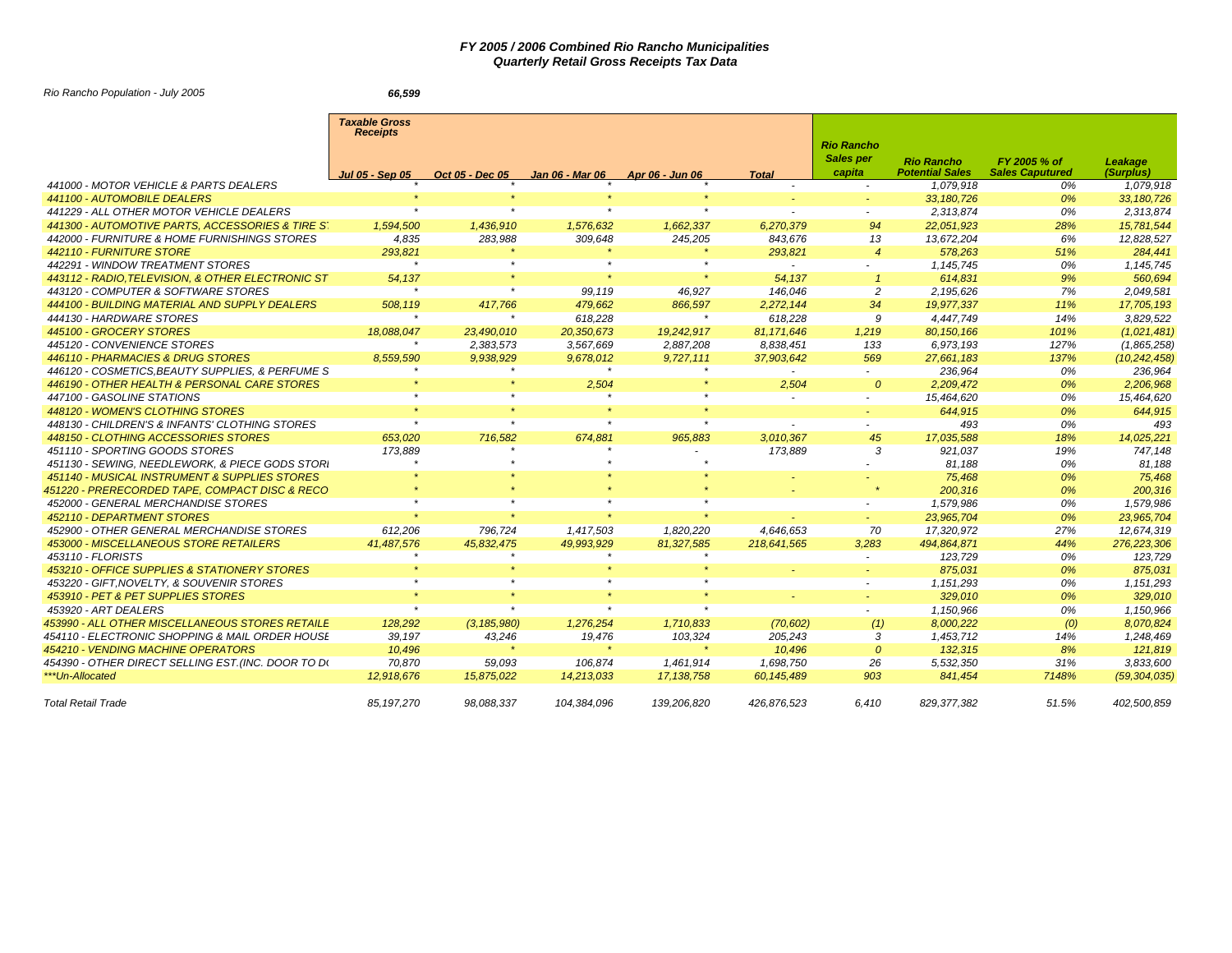### *State of New Mexico FY 2005 / 2006 Quarterly Retail Gross Receipts Data*

*New Mexico 2005 Population: 1,928,384* 

|                                                                                                      | <b>Total Reported Gross</b><br><b>Receipts</b> |                            |                            |                           |                            |                                | <b>Taxable Gross</b><br><b>Receipts</b> |                          |                          |                           |                            |
|------------------------------------------------------------------------------------------------------|------------------------------------------------|----------------------------|----------------------------|---------------------------|----------------------------|--------------------------------|-----------------------------------------|--------------------------|--------------------------|---------------------------|----------------------------|
|                                                                                                      | Jul 05 - Sep 05                                | Oct 05 - Dec 05            | Jan 06 - Mar 06            | Apr 06 - Jun 06           | <b>Total</b>               | <b>NM Sales per</b><br>capita  | Jul 05 - Sep 05                         | Oct 05 - Dec 05          | Jan 06 - Mar 06          | Apr 06 - Jun 06           | <b>Total</b>               |
| 441000 - MOTOR VEHICLE & PARTS DEALERS                                                               | 6,443,844                                      | 6,949,524                  | 8,137,631                  | 9,738,188                 | 31,269,187                 | 16                             | 2,696,058                               | 2,932,234                | 3,533,932                | 3,826,286                 | 12,988,509                 |
| 441100 - AUTOMOBILE DEALERS<br>441110 - NEW CAR DEALERS                                              | 270,215,401<br>2,247,076                       | 276,743,299<br>2,236,652   | 187, 196, 872<br>2,039,899 | 226,597,314<br>2,557,033  | 960,752,886<br>9,080,660   | 498<br>5                       | 63,798,742<br>1,731,951                 | 57,595,785<br>1.709.917  | 59,297,277<br>1,606,707  | 62, 112, 180<br>1,949,222 | 242,803,983<br>6,997,797   |
| 441120 - USED CAR DEALERS                                                                            | 25,727,417                                     | 31,161,923                 | 22,416,675                 | 33,470,435                | 112,776,449                | 58                             | 659,118                                 | 751,880                  | 662,070                  | 977,833                   | 3,050,900                  |
| 441210 - RECREATIONAL VEHICLE DEALERS                                                                | 1,684,381                                      | 3,279,282                  | 3, 180, 765                | 5,400,791                 | 13,545,219                 |                                | 769,952                                 | 1,724,029                | 1,449,357                | 2,292,952                 | 6,236,290                  |
| 441221 - MOTORCYCLE DEALERS                                                                          | 2,755,139                                      | 2,644,373                  | 3,384,502                  | 5,086,757                 | 13,870,771                 | $\overline{7}$                 | 1,343,431                               | 1,676,582                | 2,487,566                | 3,631,721                 | 9,139,300                  |
| 441222 - BOAT DEALERS                                                                                |                                                |                            |                            | 82,824                    | 82,824                     | $\Omega$                       |                                         |                          |                          | 51,689                    | 51,689                     |
| 441229 - ALL OTHER MOTOR VEHICLE DEALERS                                                             | 19, 192, 344                                   | 18,254,159                 | 12,690,408                 | 16,861,657                | 66,998,567                 | 35                             | 8,344,505                               | 7,371,713                | 5,589,010                | 7,844,903                 | 29, 150, 131               |
| 441300 - AUTOMOTIVE PARTS, ACCESSORIES & TIRE STORES<br>442000 - FURNITURE & HOME FURNISHINGS STORES | 159,052,926<br>106,831,915                     | 155,085,899<br>117,043,707 | 156,308,254<br>88,346,259  | 168,069,635<br>83,658,820 | 638,516,714<br>395,880,699 | 331<br>205                     | 97,231,077<br>84, 199, 875              | 94,098,174<br>94,964,217 | 94,025,311<br>68,400,894 | 98,864,215<br>62,341,726  | 384,218,777<br>309,906,712 |
| 442110 - FURNITURE STORE                                                                             | 4,863,809                                      | 3,187,080                  | 3,637,790                  | 5,055,003                 | 16,743,682                 | 9                              | 4,414,318                               | 2,561,275                | 3,363,994                | 4,190,954                 | 14,530,541                 |
| 442200 - HOME FURNISHINGS STORES                                                                     | 1,015,560                                      | 796,930                    | 599,923                    | 994,038                   | 3,406,452                  | $\overline{\phantom{a}}$       | 761,021                                 | 590,177                  | 473,940                  | 908,385                   | 2,733,523                  |
| 442210 - FLOOR COVERING STORES                                                                       | 1,824,407                                      | 1,906,454                  | 1,626,924                  | 2,756,345                 | 8,114,128                  | $\boldsymbol{A}$               | 951,338                                 | 1,253,069                | 1,043,225                | 1,395,471                 | 4,643,103                  |
| 442291 - WINDOW TREATMENT STORES                                                                     | 8,907,318                                      | 9,409,430                  | 4,749,723                  | 10, 108, 754              | 33, 175, 225               | 17                             | 2,413,696                               | 3,455,351                | 2,107,488                | 2.847.575                 | 10,824,109                 |
| 442299 - ALL OTHER HOME FURNISHINGS STORES                                                           | 2,654,197                                      | 2,806,458                  | 2,879,110                  | 2,714,673                 | 11,054,439                 |                                | 2,210,765                               | 2,471,986                | 2,483,435                | 2,333,525                 | 9,499,710                  |
| 443111 - HOUSEHOLD APPLIANCE STORES<br>443112 - RADIO, TELEVISION, & OTHER ELECTRONIC STORES         | 207,006<br>3, 101, 655                         | 6,480,386                  | 3,431,159                  | 1,097,874<br>4,789,325    | 1,304,880<br>17,802,526    | $\overline{9}$                 | 194,182<br>2,666,636                    | 5,792,338                | 3,033,776                | 1,090,391<br>4,130,190    | 1,284,572<br>15,622,939    |
| 443120 - COMPUTER & SOFTWARE STORES                                                                  | 17,379,081                                     | 14,220,787                 | 13,915,871                 | 18,058,944                | 63,574,684                 | 33                             | 4,217,477                               | 4,586,686                | 7,717,321                | 7,230,132                 | 23,751,616                 |
| 443130 - CAMERA & PHOTOGRAPHIC SUPPLIES STORES                                                       |                                                |                            | 122,937                    | 244,285                   | 367,222                    | $\mathcal{O}$                  |                                         |                          | 88,123                   | 183,419                   | 271,542                    |
| 444100 - BUILDING MATERIAL AND SUPPLY DEALERS                                                        | 155, 112, 731                                  | 138,750,805                | 127,043,263                | 157,539,987               | 578,446,786                | 300                            | 53, 199, 717                            | 45,627,146               | 43, 173, 031             | 56,753,336                | 198,753,230                |
| 444130 - HARDWARE STORES                                                                             | 32,645,063                                     | 31.314.769                 | 28,844,309                 | 35,981,101                | 128,785,241                | 67                             | 19.151.179                              | 19,189,836               | 18,253,176               | 22,525,573                | 79,119,764                 |
| 444190 - OTHER BUILDING MATERIAL DEALERS                                                             | 1,359,602                                      | 2,388,202                  | 2,208,451                  | 2,848,505                 | 8,804,760                  | -5                             | 737,811                                 | 1,402,351                | 1,167,861                | 1,759,967                 | 5,067,991                  |
| 444200 - LAWN & GARDEN EQUIPMENT & SUPPLIES STORE<br>445100 - GROCERY STORES                         | 1,214,129<br>509, 129, 433                     | 450,616<br>674,513,855     | 389,905<br>544,067,979     | 459,856<br>593,048,763    | 2,514,505<br>2,320,760,029 | 1,203                          | 953,137<br>157,397,004                  | 399,250<br>192,913,698   | 382,976<br>162,328,403   | 450,988<br>176,752,820    | 2,186,351<br>689,391,926   |
| 445110 - SUPERMARKETS & OTHER GROCERY(EXCEPT CONVENIENCE)S                                           | 1,446,305                                      | 1,310,760                  | 1,565,215                  | 1,410,437                 | 5.732.717                  | -3                             | 195,647                                 | 153,932                  | 547,030                  | 250,343                   | 1,146,953                  |
| 445120 - CONVENIENCE STORES                                                                          | 43,462,104                                     | 37,943,561                 | 63,878,317                 | 56,625,860                | 201,909,843                | 105                            | 8,101,461                               | 10, 164, 718             | 11,146,521               | 12,313,692                | 41,726,392                 |
| 445210 - MEAT MARKETS                                                                                | 1,202,547                                      | 936,429                    | 1,259,206                  | 1,567,377                 | 4,965,559                  | 3                              | 169,270                                 | 122,638                  | 188,661                  | 202,514                   | 683,083                    |
| 445220 - FISH & SEAFOOD MARKETS                                                                      |                                                |                            |                            |                           |                            |                                |                                         |                          |                          |                           |                            |
| 445230 - FRUIT & VEGETABLE MARKETS                                                                   | 527.295                                        | 1.281.960                  | 757.793                    | 1,875,304                 | 4.442.353                  | $\overline{2}$                 | 18.214                                  | 37.561                   | 26.991                   | 47.852                    | 130.618                    |
| 445290 - OTHER SPECIALTY FOOD STORES                                                                 | 667,059                                        | 818,814                    | 1,304,388                  | 1,783,844                 | 4,574,104                  | $\overline{\phantom{a}}$       | 539,750                                 | 696,629                  | 960,979                  | 1,150,849                 | 3,348,207                  |
| 445291 - BAKED GOODS STORES<br>445292 - CONFECTIONERY & NUT STORES                                   | 1,239,104<br>259,568                           | 1,078,449<br>182,793       | 779,870<br>187,118         | 717,692<br>187,274        | 3,815,115<br>816,753       | $\Omega$                       | 807,478<br>218,209                      | 628,862<br>180,688       | 394,415<br>150,503       | 363,211<br>184,607        | 2,193,966<br>734,006       |
| 445299 - ALL OTHER SPECIALTY FOOD STORES                                                             | 3,083,190                                      | 2,273,896                  | 2,783,190                  | 3,995,559                 | 12, 135, 835               | 6                              | 2,563,215                               | 2,071,240                | 2,199,355                | 2,951,861                 | 9,785,670                  |
| 445310 - BEER, WINE, & LIQUOR STORES                                                                 | 15,230,571                                     | 14,646,971                 | 12,508,416                 | 16,414,178                | 58,800,135                 | 30                             | 14,378,176                              | 13,877,447               | 11,743,016               | 14,915,974                | 54,914,613                 |
| 446110 - PHARMACIES & DRUG STORES                                                                    | 183,682,281                                    | 207, 186, 590              | 198,762,752                | 211,302,076               | 800,933,699                | 415                            | 53,616,565                              | 67,214,696               | 57,113,247               | 61,209,762                | 239, 154, 270              |
| 446120 - COSMETICS, BEAUTY SUPPLIES, & PERFUME STORES                                                | 1,339,868                                      | 2,127,509                  | 1,583,587                  | 1,810,376                 | 6,861,339                  | $\overline{4}$                 | 1.193.612                               | 2,007,104                | 1,408,677                | 1,380,945                 | 5,990,338                  |
| 446130 - OPTICAL GOODS STORES                                                                        | 4,140,622                                      | 2,039,643                  | 2,900,837                  | 2,778,412                 | 11,859,514                 | 6                              | 3,981,840                               | 1,898,682                | 2,705,264                | 2,566,608                 | 11, 152, 395               |
| 446190 - OTHER HEALTH & PERSONAL CARE STORES<br>447100 - GASOLINE STATIONS                           | 17,362,722<br>115,461,906                      | 14,367,735<br>110,366,054  | 15,460,252<br>101,573,962  | 16,784,878<br>120,378,450 | 63,975,586<br>447,780,372  | 33<br>232                      | 10,495,805<br>34,444,487                | 7,622,094<br>32,827,927  | 8,005,159<br>31,069,037  | 8,874,452<br>33,274,162   | 34,997,510<br>131,615,614  |
| 448110 - MEN'S CLOTHING STORES                                                                       | 505,540                                        | 653,667                    | 449,493                    | 626,350                   | 2,235,051                  |                                | 498,041                                 | 644,005                  | 438,889                  | 613,344                   | 2,194,280                  |
| 448120 - WOMEN'S CLOTHING STORES                                                                     | 3,369,855                                      | 5,583,939                  | 4,245,923                  | 5,473,890                 | 18,673,607                 | 10                             | 3,183,314                               | 5,553,662                | 4,234,848                | 5,453,305                 | 18,425,129                 |
| 448130 - CHILDREN'S & INFANTS' CLOTHING STORES                                                       | 14,284                                         |                            |                            |                           | 14,284                     | $\Omega$                       | 14,284                                  |                          |                          |                           | 14,284                     |
| 448140 - FAMILY CLOTHING STORES                                                                      | 11,437,307                                     | 12.094.430                 | 8,424,347                  | 9,910,160                 | 41,866,244                 | 22                             | 10,786,103                              | 11.985.232               | 8,362,102                | 9.829.504                 | 40,962,941                 |
| 448150 - CLOTHING ACCESSORIES STORES                                                                 | 118,072,607                                    | 148,064,375                | 109,775,313                | 117,355,697               | 493,267,991                | 256                            | 106,083,399                             | 134,643,912              | 104,376,525              | 108,990,290               | 454,094,126                |
| 448190 - OTHER CLOTHING STORES                                                                       | 4,270,802                                      | 8,977,998                  | 6,986,658                  | 7,792,802                 | 28,028,260                 | 15<br>$\cdot$                  | 4,109,494                               | 8,828,153                | 6,878,866                | 7,621,591                 | 27,438,105                 |
| 448210 - SHOE STORES<br>448310 - JEWELRY STORES                                                      | 1,180,397<br>3,631,079                         | 1,422,237<br>5.691.471     | 1,544,672<br>2,946,242     | 1,652,874<br>3,675,670    | 5,800,181<br>15,944,462    | $\overline{R}$                 | 1,042,294<br>1,953,434                  | 1,359,716<br>3,822,442   | 1,438,870<br>1,906,763   | 1,583,371<br>2,327,590    | 5,424,250<br>10,010,228    |
| 448320 - LUGGAGE & LEATHER GOODS STORES                                                              | 260,696                                        | 198,380                    | 115,924                    | 625,124                   | 1,200,124                  |                                | 251,312                                 | 190,491                  | 104,284                  | 598,140                   | 1,144,227                  |
| 451110 - SPORTING GOODS STORES                                                                       | 6,577,236                                      | 7,919,539                  | 5,571,787                  | 6,600,209                 | 26,668,770                 | 14                             | 6,191,904                               | 7,416,496                | 5,205,879                | 6, 127, 331               | 24,941,610                 |
| 451120 - HOBBY, TOY, & GAME STORES                                                                   | 127,107                                        | 178,747                    | 136,815                    | 203,002                   | 645,671                    | $\Omega$                       | 117,254                                 | 161,103                  | 126,375                  | 184.988                   | 589,721                    |
| 451130 - SEWING, NEEDLEWORK, & PIECE GODS STORES                                                     | 623,643                                        | 497,810                    | 584,142                    | 645,226                   | 2,350,821                  |                                | 457,872                                 | 393,609                  | 428, 164                 | 434,538                   | 1,714,182                  |
| 451140 - MUSICAL INSTRUMENT & SUPPLIES STORES                                                        | 323,098                                        | 618,419                    | 474,399                    | 769,279                   | 2,185,196                  |                                | 246,482                                 | 340,591                  | 308,486                  | 440,203                   | 1,335,762                  |
| 451211 - BOOK STORES<br>451212 - NEWS DEALERS & NEWSSTANDS                                           | 1,183,876                                      | 871,954<br>135,056         | 829,138                    | 8,085,411<br>108,410      | 10,970,378<br>243,465      | $\Omega$                       | 671,458                                 | 675,907<br>131,188       | 508,812                  | 7,147,935<br>100,826      | 9,004,114<br>232,014       |
| 451220 - PRERECORDED TAPE, COMPACT DISC & RECORD STORES                                              | 1,817,916                                      | 2,252,059                  | 2,515,261                  | 2,361,639                 | 8,946,876                  | 5                              | 1,746,427                               | 2,108,304                | 2,489,235                | 2,287,190                 | 8,631,157                  |
| 452000 - GENERAL MERCHANDISE STORES                                                                  | 6,891,766                                      | 14,353,679                 | 10,908,698                 | 13,594,590                | 45,748,734                 | 24                             | 4,092,747                               | 9,857,496                | 7,209,025                | 8,009,066                 | 29, 168, 334               |
| 452110 - DEPARTMENT STORES                                                                           | 167,643,793                                    | 215,581,826                | 154,666,538                | 156,038,384               | 693.930.542                | 360                            | 146.259.281                             | 199, 163, 621            | 140,296,844              | 142.566.105               | 628,285,850                |
| 452900 - OTHER GENERAL MERCHANDISE STORES                                                            | 100,411,225                                    | 132,920,732                | 123,878,791                | 144,320,577               | 501,531,325                | 260                            | 62,650,977                              | 76,542,746               | 69,356,287               | 76,609,975                | 285, 159, 985              |
| 453000 - MISCELLANEOUS STORE RETAILERS                                                               | 3,401,665,588                                  | 3,681,802,829              | 3,506,797,582              | 3,738,620,326             | 14,328,886,324             | 7,431                          | 1,642,023,336                           | 1,877,541,378            | 1,678,940,287            | 1,745,522,977             | 6,944,027,977              |
| 453110 - FLORISTS<br>453210 - OFFICE SUPPLIES & STATIONERY STORES                                    | 689,093<br>4,801,556                           | 818,952<br>8,127,150       | 983,670<br>6,109,758       | 1,090,872<br>6,298,196    | 3,582,588<br>25,336,660    | $\overline{z}$<br>13           | 620,178<br>2,531,971                    | 723,677<br>4,773,544     | 879,334<br>3,719,090     | 843, 158<br>3,190,394     | 3,066,347<br>14,214,999    |
| 453220 - GIFT, NOVELTY, & SOUVENIR STORES                                                            | 7,918,971                                      | 9,529,025                  | 7,586,746                  | 8,301,133                 | 33,335,874                 | 17                             | 7,333,376                               | 8,904,627                | 7,046,439                | 7,665,486                 | 30,949,929                 |
| 453310 - USED MERCHANDISE STORES                                                                     | 1,020,227                                      | 1,278,466                  | 1,412,647                  | 1,035,187                 | 4,746,527                  | $\overline{2}$                 | 564,237                                 | 862,330                  | 882,225                  | 799,722                   | 3,108,514                  |
| 453910 - PET & PET SUPPLIES STORES                                                                   | 1,912,579                                      | 2,371,562                  | 2,701,641                  | 2,540,753                 | 9,526,534                  | 5                              | 1,228,515                               | 1,872,595                | 1,687,481                | 1,648,327                 | 6,436,918                  |
| 453920 - ART DEALERS                                                                                 | 9,447,329                                      | 8,512,102                  | 5,361,359                  | 10,005,604                | 33,326,394                 | 17                             | 1,997,999                               | 2,203,540                | 1,347,054                | 2,490,924                 | 8.039,517                  |
| 453930 - MANUFACTURED (MOBILE) HOME DEALERS                                                          | 24,544,157                                     | 33,061,002                 | 32,563,556                 | 45,073,867                | 135,242,581                | 70                             | 19,206,022                              | 18,750,162               | 19,935,543               | 21,119,138                | 79,010,864                 |
| 453990 - ALL OTHER MISCELLANEOUS STORES RETAILERS INC(TOBAC                                          | 51,910,209                                     | 55,567,777                 | 54,924,878                 | 69,244,763                | 231,647,627                | 120                            | 28,761,237                              | 31,783,144               | 31,202,220               | 37,946,683                | 129,693,284                |
| 454110 - ELECTRONIC SHOPPING & MAIL ORDER HOUSES<br>454210 - VENDING MACHINE OPERATORS               | 5,197,849<br>751,716                           | 13,452,544<br>752,035      | 11,036,116<br>1,309,390    | 12,405,936<br>1,018,048   | 42,092,445<br>3,831,189    | 22<br>$\overline{\phantom{0}}$ | 2,603,708<br>641,055                    | 6,370,829<br>663,634     | 6,116,827<br>1,244,295   | 4,753,998<br>786,638      | 19,845,362<br>3,335,623    |
| 454310 - FUEL DEALERS                                                                                | 1,758,333                                      | 1,737,549                  | 2,564,954                  | 1,993,479                 | 8,054,316                  | $\overline{4}$                 | 1,709,302                               | 1,681,255                | 2,549,726                | 1,847,559                 | 7,787,841                  |
| 454312 - LIQUEFIED PETROLEUM GAS (BOTTLED GAS) DEALERS                                               | 229,536                                        |                            |                            |                           | 229,536                    | $\Omega$                       | 223,247                                 |                          |                          |                           | 223,247                    |
| 454319 - OTHER FUEL DEALERS                                                                          | 655,140                                        | 1,463,223                  | 1,113,177                  | 638,040                   | 3.869.580                  | $\overline{\phantom{a}}$       | 655.140                                 | 1,445,754                | 1,079,944                | 616,774                   | 3,797,612                  |
| 454390 - OTHER DIRECT SELLING EST. (INC. DOOR TO DO RETAILIN                                         | 29,926,824                                     | 16,423,661                 | 47, 443, 799               | 66,395,727                | 160, 190, 011              | 83                             | 14,389,956                              | 11, 172, 475             | 34, 112, 325             | 47,516,092                | 107, 190, 848              |
| ***UN-ALLOCATED                                                                                      | 3,871,294                                      | 6,302,397                  | 2,407,169                  | 11,783,567                | 24,364,427                 | 13                             | 257,122                                 | 657,161                  | 477,256                  | 309.739                   | 1,701,278                  |
| RETAIL TRADE TOTAL                                                                                   | 5,697,312,201                                  | 6.295.402.344              | 5.740.894.098              | 6,281,137,414             | 24,014,746,058 \$          | 12.453                         | 2.715.869.197                           | 3.115.796.690            | 2.755.218.026            | 2.924.115.186             | 11.510.999.098             |
|                                                                                                      |                                                |                            |                            |                           |                            |                                |                                         |                          |                          |                           |                            |